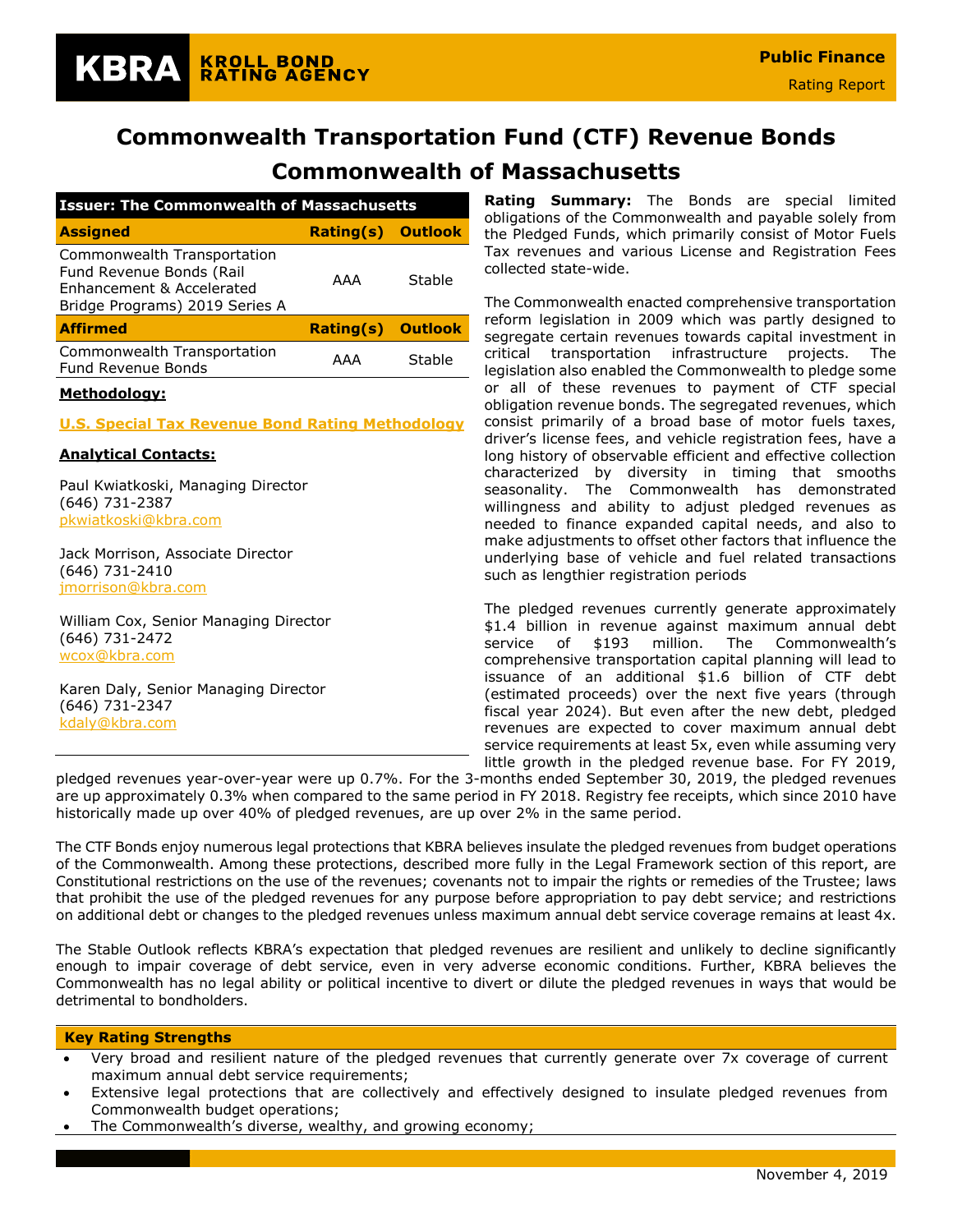### **Key Rating Concerns**

The pledged revenues are economically sensitive and likely to decrease in a recession, although the annual rate of decrease has been moderate in past downturns.

### **Drivers for Rating Change**

• N/A  $+$ 

An unlikely scenario where there was a substantial and sustained decline in pledged revenues.

### **Pledged Revenues Details:**

### **Motor Fuels Tax**

Chapter 64*A* Receipts: 24 cents/gallon Gasoline Tax levied statewide.

Chapter 64*E* and Chapter 64*F* Receipts: 24 cents/gallon tax on special fuels and tax of 19.1% of average price/gallon of liquefied gas sold or used in the Commonwealth (Special Fuels Tax); 24 cents/gallon tax on each gallon of gasoline and special fuels acquired outside and used within the Commonwealth (Motor Carrier Tax).

### **Registry Fees**

Chapter 90 Registry Fees: motor vehicle registration fees, motor vehicle license fees, miscellaneous fees relating to the operation and use of motor vehicles.

| <b>Key Ratios</b>                                                                                  |                        |         |                  |    |               |          |
|----------------------------------------------------------------------------------------------------|------------------------|---------|------------------|----|---------------|----------|
|                                                                                                    |                        |         | 3-mnths ended    |    | 3-mnths ended |          |
| <b>Pledged Revenues ('000s)</b>                                                                    | FY 2019 <sup>(1)</sup> | $%$ chg | 9/30/2018        |    | 9/30/2019     | % chg    |
| Motor Fuel Taxes                                                                                   |                        |         |                  |    |               |          |
| Ch. 64A Gas Tax                                                                                    | \$<br>672,866          | 0.7%    | \$<br>176,990 \$ |    | 175,619       | $-0.8%$  |
| Ch. 64E Sp. Fuels Tax & Ch. 64F Motor Carrier Tax                                                  | 100,923                | 1.3%    | 26,191           |    | 26,062        | $-0.5\%$ |
| <b>Registry Fees</b>                                                                               |                        |         |                  |    |               |          |
| Ch. 90 Registry Fees                                                                               | 616,830                | 0.7%    | 116,912          |    | 119,378       | 2.1%     |
| <b>Total Pledged Revenues</b>                                                                      | 1,390,619              | 0.7%    | 320,093          | Æ, | 321,059       | 0.3%     |
| Registry of Motor Vehicles Transactions (count) <sup>(2)</sup>                                     | 5,892                  | 7.1%    |                  |    |               |          |
| Pledged Revenues 2009-2019 CAGR                                                                    | 2.8%                   |         |                  |    |               |          |
| MADS Debt Service (FY 2023 in thousands) <sup>(3)</sup><br>DSCR MADS from FY 2019 Pledged Revenues | 196,493<br>7.1x        |         |                  |    |               |          |

| <b>Economic Data</b>                      |              |
|-------------------------------------------|--------------|
| Population (2018)                         | 6,902,149    |
| State Per Capita Personal Income          | 71,683       |
| Real GSP per Capita                       | \$<br>72,635 |
| % Change from 2010 in Real GSP per Capita | 12.3%        |

 $<sup>(1)</sup>$  Fiscal year 2019 revenues are preliminary and subject to change.</sup>

(2) Transaction count for FY 2018; latest available figure.

(3) MADS from prior CTF Bonds and 2019 Bonds.

*Source: Commonwealth of Massachusetts; US Census; and Bureau of Economic Analysis*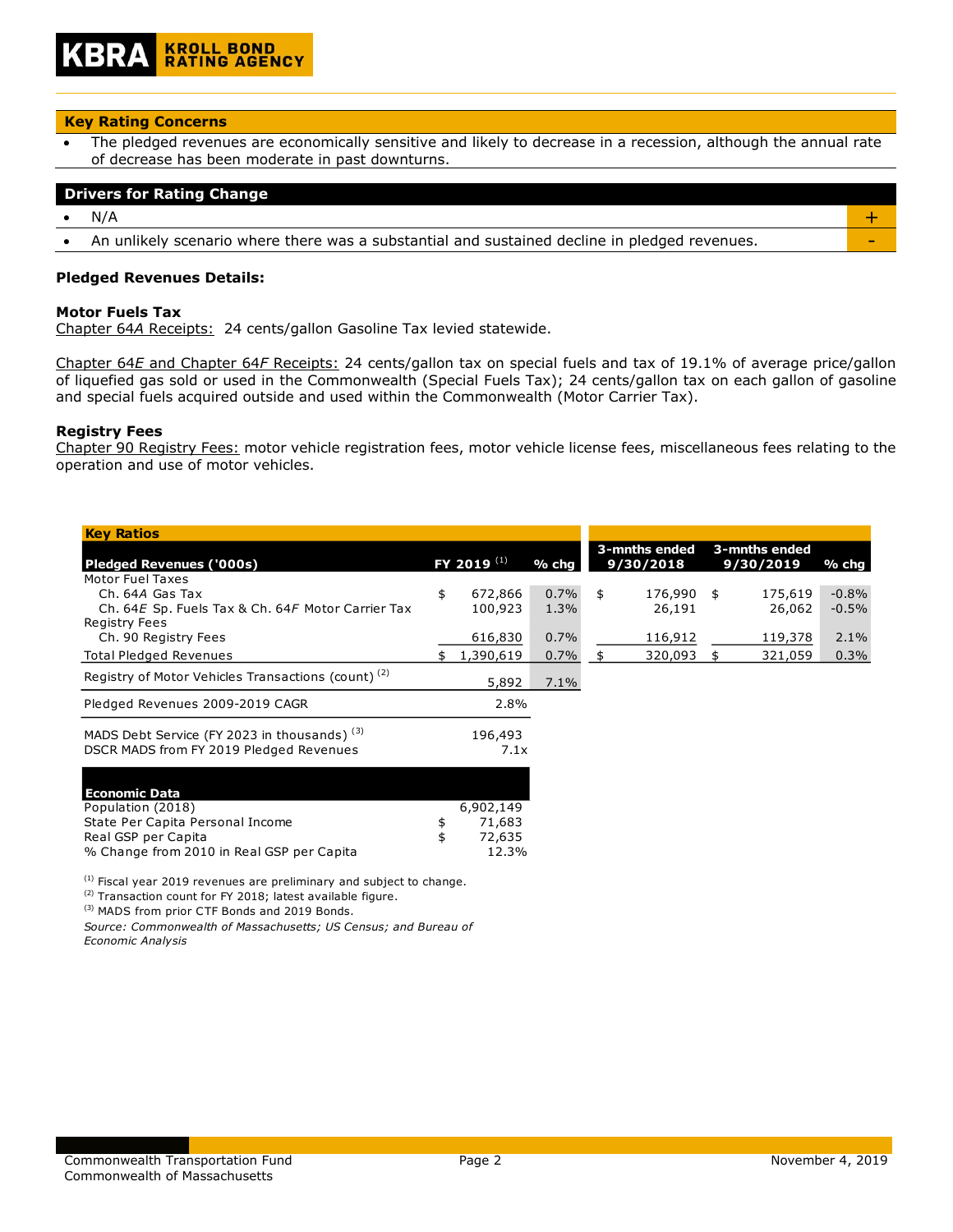| <b>Rating Determinants (RD)</b>   |     |
|-----------------------------------|-----|
| 1. Legal Framework                | AAA |
| 2. Nature of Special Tax Revenues | AAA |
| 3. Economic Base and Demographics | AAA |
| 4. Revenue Analysis               | AAA |
| 5. Coverage and Bond Structure    | AAA |

# **RD 1: Legal Framework**

The legal and statutory framework, pursuant to which the bonds are issued, imposes strong protections that significantly limit bondholder risk. A principal benefit, in KBRA's view, are the covenants imposed on the Commonwealth restricting it from diverting pledged revenues away from the Commonwealth Transportation Fund ("the CTF") and/or applying pledged revenues as a transportation funding source prior to servicing CTF bonds. KBRA notes the strong revenue collection and deposit procedures with monthly deposit to the bond trustee as well as the Commonwealth's covenant that it will not impair the rights of bondholders or lower registry fees or motor fuel tax rates unless it can demonstrate that pledged revenues will provide coverage of maximum annual debt service by at least 4x. KBRA also notes the strong protections against overleveraging pledged revenues imposed by the additional bonds test requiring gross revenues to equal at least 4x maximum annual debt service on existing and proposed additional debt. There is no requirement for a debt service reserve fund. The Massachusetts Constitution requires legislative appropriation of CTF funds, along with nearly all other state spending, for CTF bond debt service and all other transportation related purposes. In KBRA's view, the importance of pledged revenues as a source of statewide transportation funding and the inability of the State to access these funds unless debt service on the CTF bonds is appropriated, mitigates any risks related to nonappropriation. In KBRA's view, these provisions obviate the need for a debt service reserve fund requirement.

### **Nature and Strength of Pledged Revenues**

The bonds are secured by a gross lien pledge of revenues from several taxes and fees that are constitutionally dedicated for transportation related purposes. Figure 1 provides an outline of the taxes and fees that constitute pledged revenues. Information on pledged revenues is provided in greater detail within the following sections of this report. The taxes and fees are applied across the entirety of the Commonwealth capturing the economic activity of a substantial statewide economic base. While the taxes and fees extend only to transportation related services, KBRA views the breadth of the tax base as very broad given the essentiality of automobile use to the underlying statewide economy.



The pledged revenues are an essential source of funding for transportation related programs throughout the Commonwealth. Pursuant to the Massachusetts Constitution and state covenant, pledged revenues do not become available for state spending unless the appropriation for debt service for the current fiscal year has been made and the required monthly deposits to the CTF funds and accounts have also been made or provided for. It is KBRA's understanding that if the Commonwealth failed to appropriate CTF funds there would be an approximate shortfall in transportation funding of approximately \$1.2 billion in fiscal year 2019.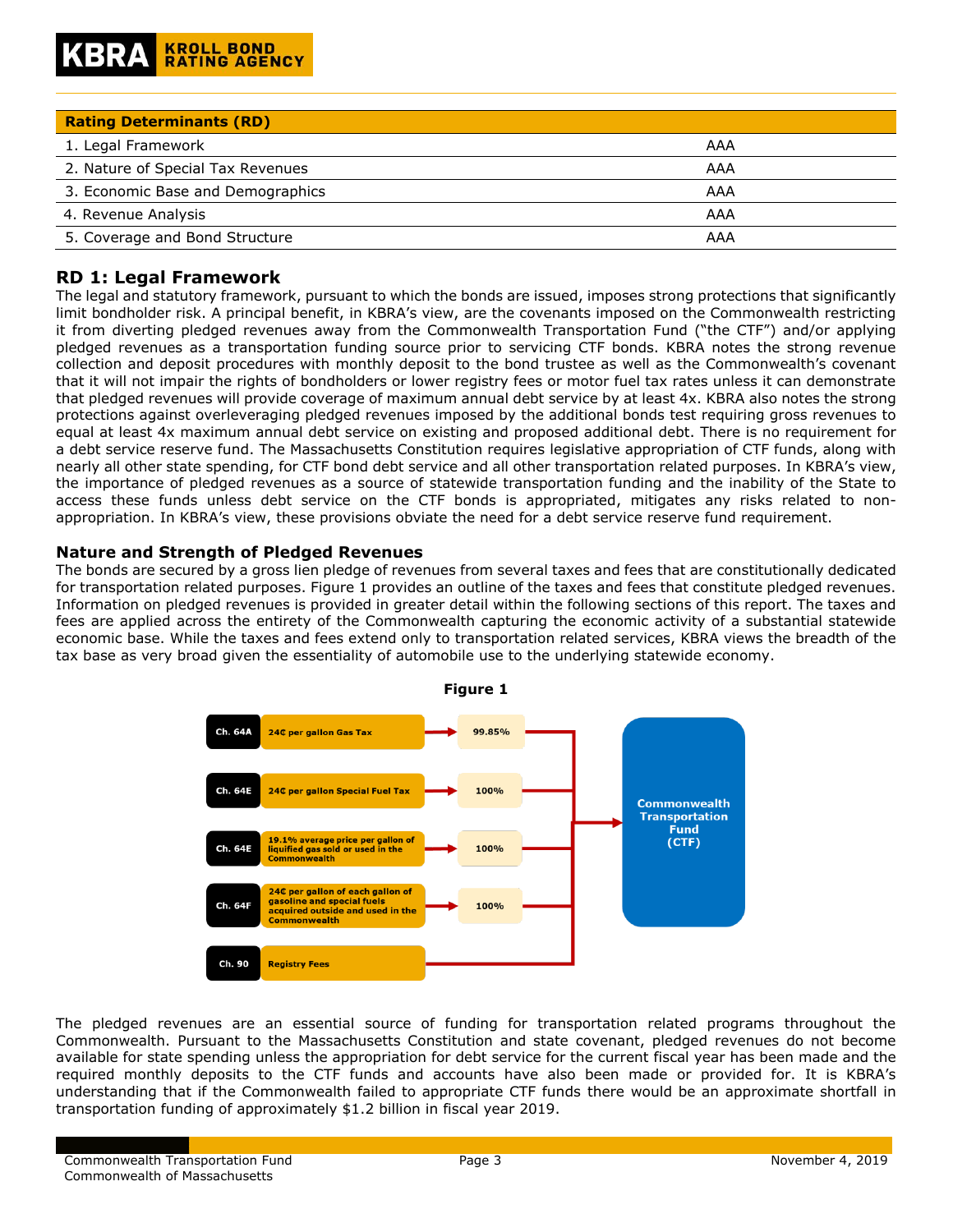KBRA also notes that the Commonwealth has granted a lien on pledged funds that is perfected by the filing of the trust agreement in the records of the Commonwealth Treasurer.

# **Flow of Funds & Timing of Deposits**

Pledged revenues are collected by the Massachusetts Department of Revenue ("DOR") and the Registry of Motor Vehicles ("MassDOT"). The strong collection procedures for pledged revenues are outlined in Figure 2. The DOR and MassDOT are required to deliver a certificate to the bond trustee within eight business days of the end of the month confirming the amount of pledged funds deposited within the past month. The state treasurer transfers pledged funds from the Commonwealth Transportation Fund into the revenue account, which is held by the trustee, within two business days of receiving the certificate from DOR and MassDOT.



**Figure 2**

KBRA views the revenue collection procedure as very strong and notes that the Commonwealth has made technological investments that simplify the payment of fees and taxes and enhance the Commonwealth's ability to track and collect pledged revenues. KBRA understands that 99% of the dollar amount of motor fuels tax collections are remitted electronically. As shown in Figure 21, the Commonwealth has a small amount of bonds outstanding that are payable senior to CTF bonds ("1994 Trust Agreement Bonds"). The lien on the 1994 Trust Agreement Bonds is closed and any additional issuance will be limited to bond refundings. KBRA also notes that all 1994 Trust Agreement Bonds will be fully retired by FY 2022 and that annual debt service on these bonds is level and accounts for less than 3% of total projected pledged revenues in FY 2020.

The Commonwealth appropriates debt service as part of its annual budgeting process and, as noted, no funds may be transferred from the revenue account for any purpose, including debt service, until the appropriation has been made. The trustee is required to deposit monthly an amount equal to 1/5 interest due and 1/10 of the principal due on the next interest and or principal payment dates. For the Bonds, these dates are June 1 for principal and interest and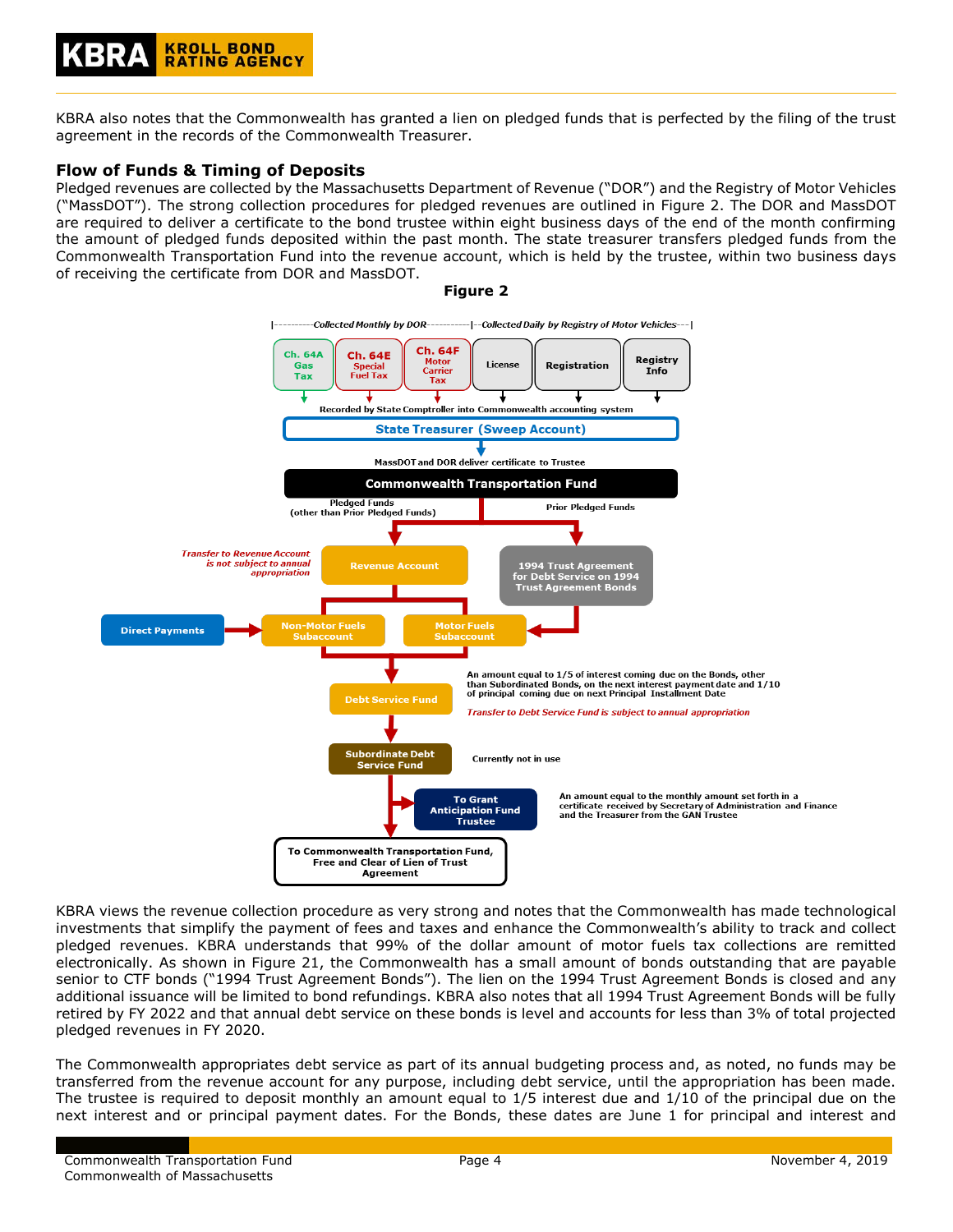December 1 for interest only. KBRA notes that the Commonwealth's fiscal year begins on July 1 which, in KBRA's view, provides a sufficient amount of time between the required budget appropriation date and principal and interest payments dates that further mitigates the risk of non-appropriation. And in any event, budget delays are generally addressed by continuing resolutions carrying over prior years' appropriations.

### **Bondholder Protections & Statutory Limitations**

In addition to the legal provisions set forth in the trust indenture, KBRA notes the statutory provisions that help create the strong legal framework supporting the Bonds, several of which are specifically outlined as follows:

- Article 78 of the Articles of Amendment to the Massachusetts Constitution, as amended, requires that any fees, duties, excises or license taxes relating to the registration, operation or use of vehicles on public highways, or to fuels used for propelling such vehicles be expended only for the following purposes: (1) the cost of administration of laws providing for such revenue, (2) the making of refunds and adjustments relating to such revenue; (3) the payment of highway obligations; (4) the cost of construction, reconstruction, maintenance and repair of public highways, bridges and mass transportation lines; (5) the cost of enforcing state traffic laws; and (6) the cost of other mass transportation purposes. Article 78 revenues may be expended by the Commonwealth and its counties, cities and towns for these purposes only in such manner as the Legislature may direct.
- The motor fuels tax imposed under Chapters 64*A,* 64*E* and 64*F* and the registry fees are classified as Article 78 revenues. The Pledged motor fuels tax receipts thus are available to be used only for such transportation-related purposes, including debt service on CTF bonds.
- The Commonwealth has agreed that any future amendments of the authorizing legislation, and other statutes that govern pledged funds, are subject to the covenant of the Commonwealth that it shall not take any action that would impair the rights and remedies of the owners of the Bonds. Specifically, the Commonwealth's right to make such changes is restricted by the trust agreement in which the Commonwealth has covenanted not to impair, in any way, the rights and remedies of the owners of the bonds under the trust agreement.
- The Commonwealth has covenanted in the trust agreement that, so long as any bonds are outstanding and unless an appropriation has been made by the legislature which is sufficient to pay debt service on the bonds, the pledged funds shall not be applied to any other use.
- The trust agreement does permit the Commonwealth to lower the rates of the motor fuels tax or any registry fees or both, provided that the state treasurer delivers to the bond trustee a certificate demonstrating the amount of pledged funds received by the state treasurer during any 12 consecutive months of the 18-month period ending with the last full month immediately preceding the effective date of any such change, as adjusted, as set forth in such certificate, to reflect the proposed change in rates, to be at least equal to 400% of the maximum annual debt service requirement due in any fiscal year of the then outstanding bonds.

### **Additional Bonds Test**

Additional bonds may be issued if the Commonwealth can demonstrate that gross pledged revenues for any 12 consecutive months during the most recent 18-month period was not less than 4x maximum annual debt service due in the current or any future fiscal year on the outstanding bonds and the bonds to be issued. As noted, KBRA views the additional bonds test as restrictive and as providing sufficient protection against overleveraging pledged revenues.

### **Bankruptcy Assessment**

The United States Bankruptcy Code is not applicable to states. Because the Commonwealth is a state, it is thus not eligible for relief under the U.S. Bankruptcy Code.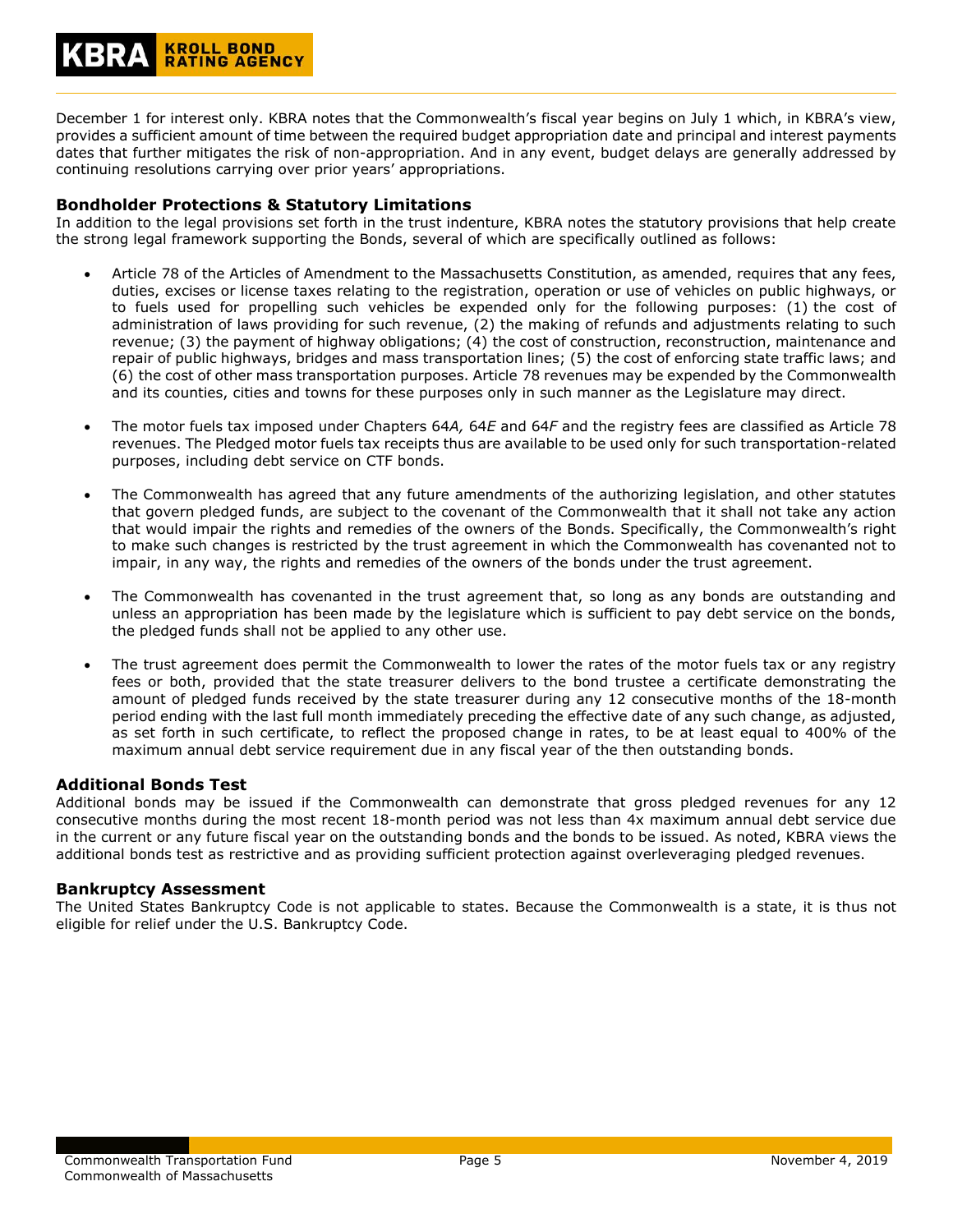

# **RD 2: Nature of Special Tax Revenues**

In KBRA's view, the pledged funds, derived from a broad and essential base provide a strong source for repayment of the bonds. The pledged revenues consist of six motor fuels taxes and registry fees and are levied across the entire Commonwealth, which includes 6.9 million people and approximately 5.9 million registered vehicles. Gas taxes and vehicle registry fees account for 48% and 44% of the pledged revenues respectively; and 7% of the pledged revenues come from special fuels and motor carrier taxes (see Figure 3). An additional 1% of pledged revenues comes from federal Build America Bonds subsidies. Historically, gas taxes and vehicle registry fees have accounted for over 90% of pledged revenues.

The pledged taxes and fees, which generated nearly \$1.4 billion in FY 2019, up 0.7% or \$10 million from FY 2018, have a long history of efficient collection and are

diverse in timing. The pledged revenues have grown at a compound annual rate of 2.8% over the last ten years. Registry fees consist of motor vehicle registrations and driver license fees. The steady trend in registry transaction count by type is shown in Figure 4. The Commonwealth implemented fee increases in 2009, and fee adjustments in 2014, which have led to increased pledged revenues despite the implementation of longer registration periods and longer license renewal periods over the past decade.



### **Figure 4**

*Source: Commonwealth of Massachusetts Commonwealth of Massachusetts Annual Financial Information Commonwealth Transportation Fund Revenue Bonds.*

Meanwhile, the motor fuels taxes, which the Commonwealth has imposed since 1928, are levied across numerous fuel types capturing virtually all consumption or importation of motor fuels in the Commonwealth.

### **MassDOT**

In June of 2009 the Commonwealth restructured its transportation system and created the Massachusetts Department of Transportation ("MassDOT"). MassDOT represents a merger of several state governmental entities including the Massachusetts Turnpike Authority, the Massachusetts Highway Department, the Registry of Motor Vehicles and the Executive Office of Transportation and Public Works. The Massachusetts Bay Transportation Authority ("MBTA") and the Regional Transit Authorities ("RTAs") located across the state remain independent but are subject to oversight by MassDOT.

MassDOT owns, operates and maintains the state highway system, including the Metropolitan Highway System and the I-90 Turnpike. It is responsible for planning and completing capital improvement projects on the state highway system

# **Figure 3**

# **FY19 Diversity of Pledged Funds**

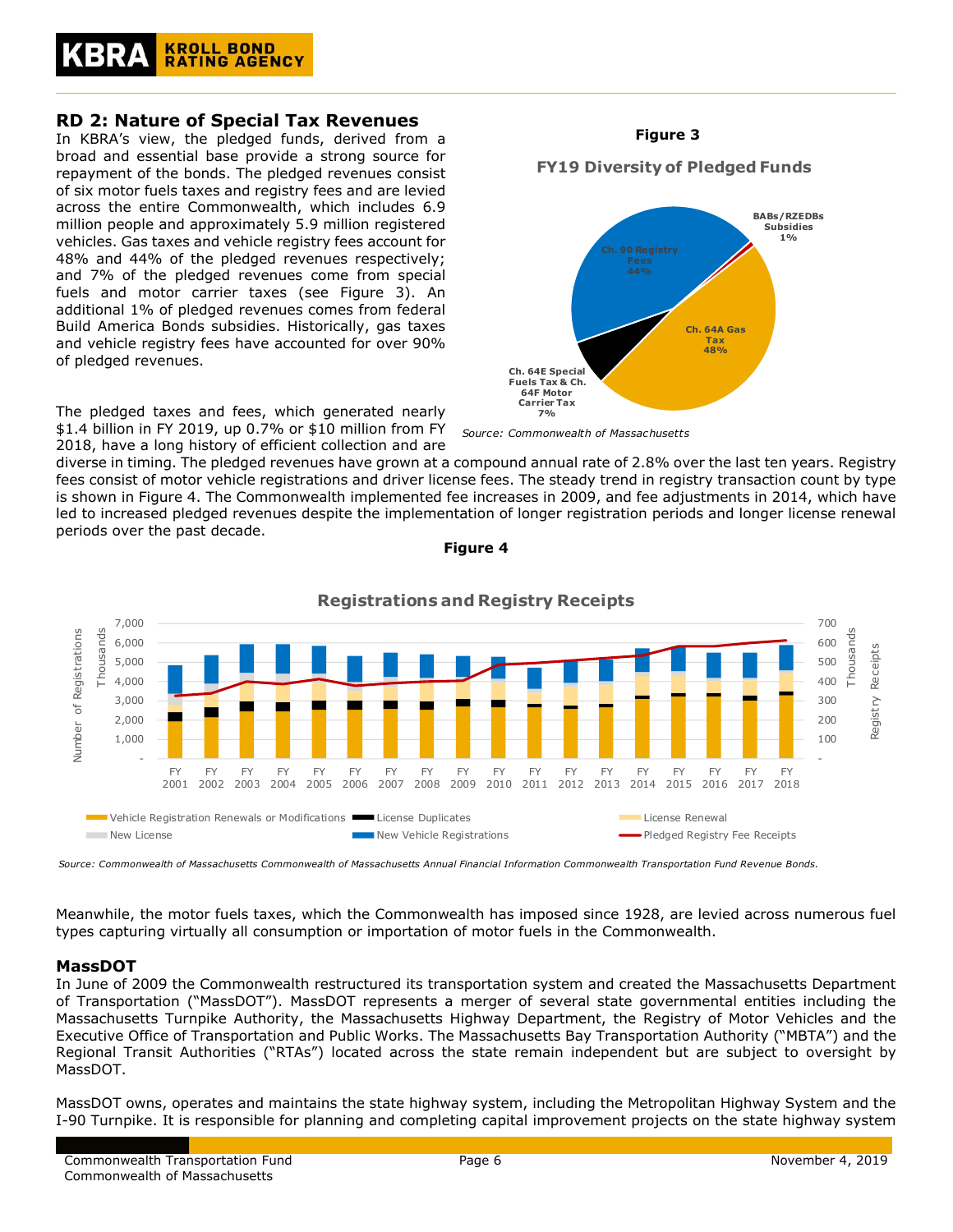while coordinating with the MBTA and RTAs on bus and rail operations. MassDOT is also responsible for funding the Registry of Motor Vehicles as well as the Aeronautics Division, which retains control over all Commonwealth municipal airports. MassDOT develops its annual operating and capital budget in consultation with the Governor and the Executive Office for Administration and Finance, the Secretary of Transportation.



# **Statewide Transportation Funding Sources**

The annual operating and capital budgets for transportation are developed by the Governor, the Legislator, MassDOT, the MassDOT Board of Directors, and the Metropolitan Planning Organizations and RTAs that are located across the state.

The Commonwealth's transportation system is funded from five primary sources including state taxes, motor vehicle fees, federal funds, toll revenues and bond proceeds. These funding sources are administered through the Commonwealth Transportation Fund and the Massachusetts Transportation Trust Fund ("MTTF"). The two funds segregate and account for all transportation related revenues and expenses made by the Commonwealth. **Figure 6**

### **RD 3: Economic Base and Demographics**

KBRA views the economic base of the Commonwealth as broad, wealthy, demonstrably resilient, and diverse. Many economic indicators are among the strongest in the U.S. and the New England Region<sup>1</sup> (see Figure 6). For example, Massachusetts' population of roughly 6.9 million, representing approximately 47% of New England, has grown at nearly double the region's rate of growth since 2010 (5.1% increase or a 0.6% compound annual growth rate (CAGR) since 2010). The Commonwealth also has a lower than average age dependency ratio, above average education attainment, and much higher than average wealth levels. Many of these positive indicators can be attributed to the



*Source: U.S Census*

Bachelor degree or higher defined as "% of population over 25 with Bachelor's degree or higher". Poverty level defined as "portion of population living below the poverty line".

ł

 $<sup>1</sup>$  New England Region is defined as Connecticut, Maine, Massachusetts, New Hampshire, Rhode Island, and Vermont.</sup>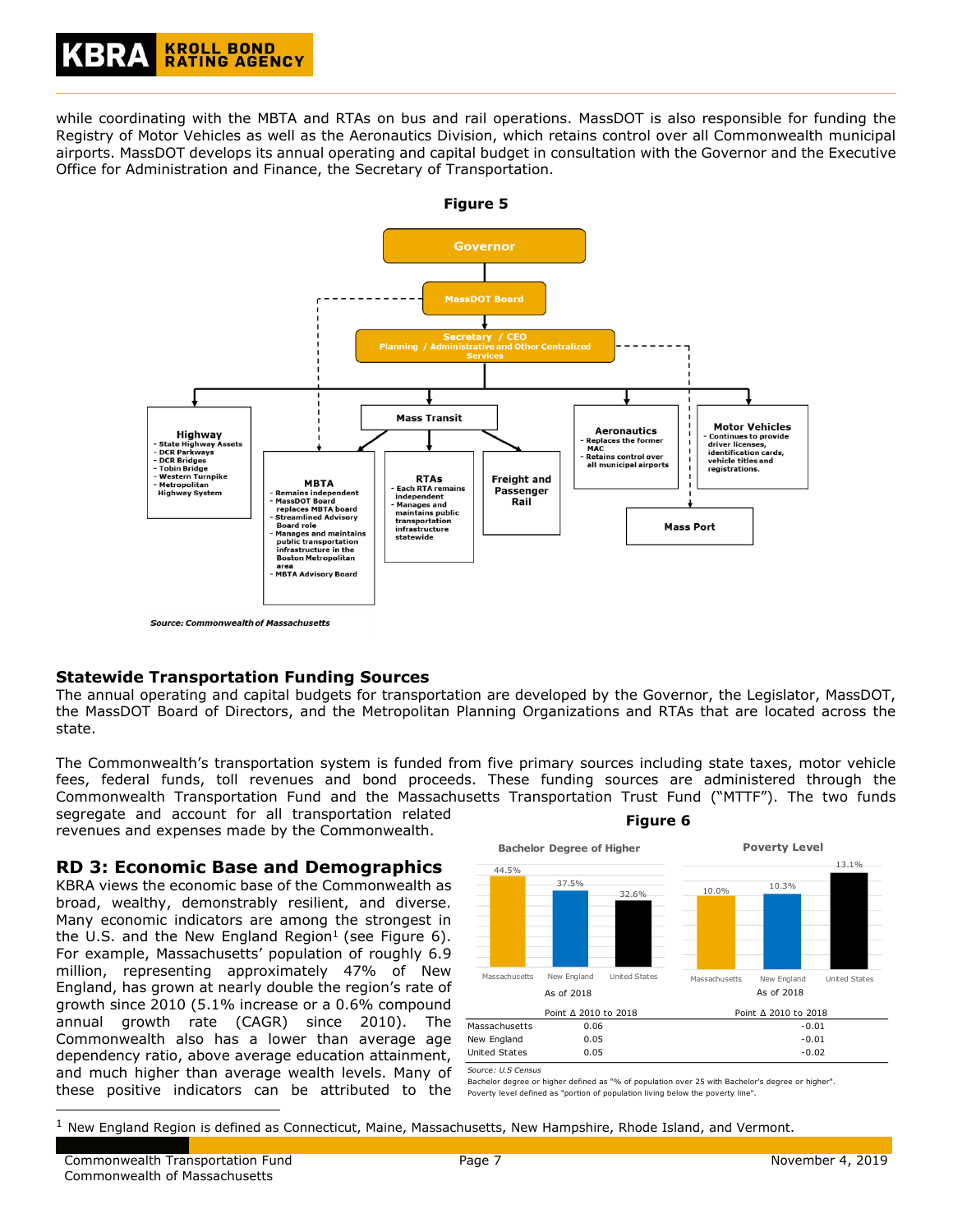presence of several renowned higher-education institutions as well as high-paying healthcare and professional services jobs, as discussed further below.







| Massachusetts        | New England                              |            | United States  | Massachusetts        | New England      | United States    |
|----------------------|------------------------------------------|------------|----------------|----------------------|------------------|------------------|
|                      | As of 2018                               |            |                |                      | As of 2018       |                  |
|                      | % ∆ 2010 to 2018                         | Comparison |                |                      | % ∆ 2010 to 2018 | Comparison       |
| <b>Massachusetts</b> | 35.1%                                    |            |                | <b>Massachusetts</b> | 12.3%            |                  |
| <b>New England</b>   | 30.3%                                    |            | 106% of Region | <b>New England</b>   | 7.2%             | 112.4% of Region |
| <b>United States</b> | 34.3%                                    |            | 132% of U.S.   | <b>United States</b> | 12.5%            | 128.0% of U.S.   |
|                      | Source: U.S. Bureau of Economic Analysis |            |                |                      |                  |                  |

The cohort of the population that is under 18 years of age between 2010 to 2018 is declining in Massachusetts at a more rapid rate than the U.S. average, but at a slower pace than New England as a whole. The age group of 18-64 is growing more rapidly in Massachusetts than in the U.S. and New England.



**Figure 8**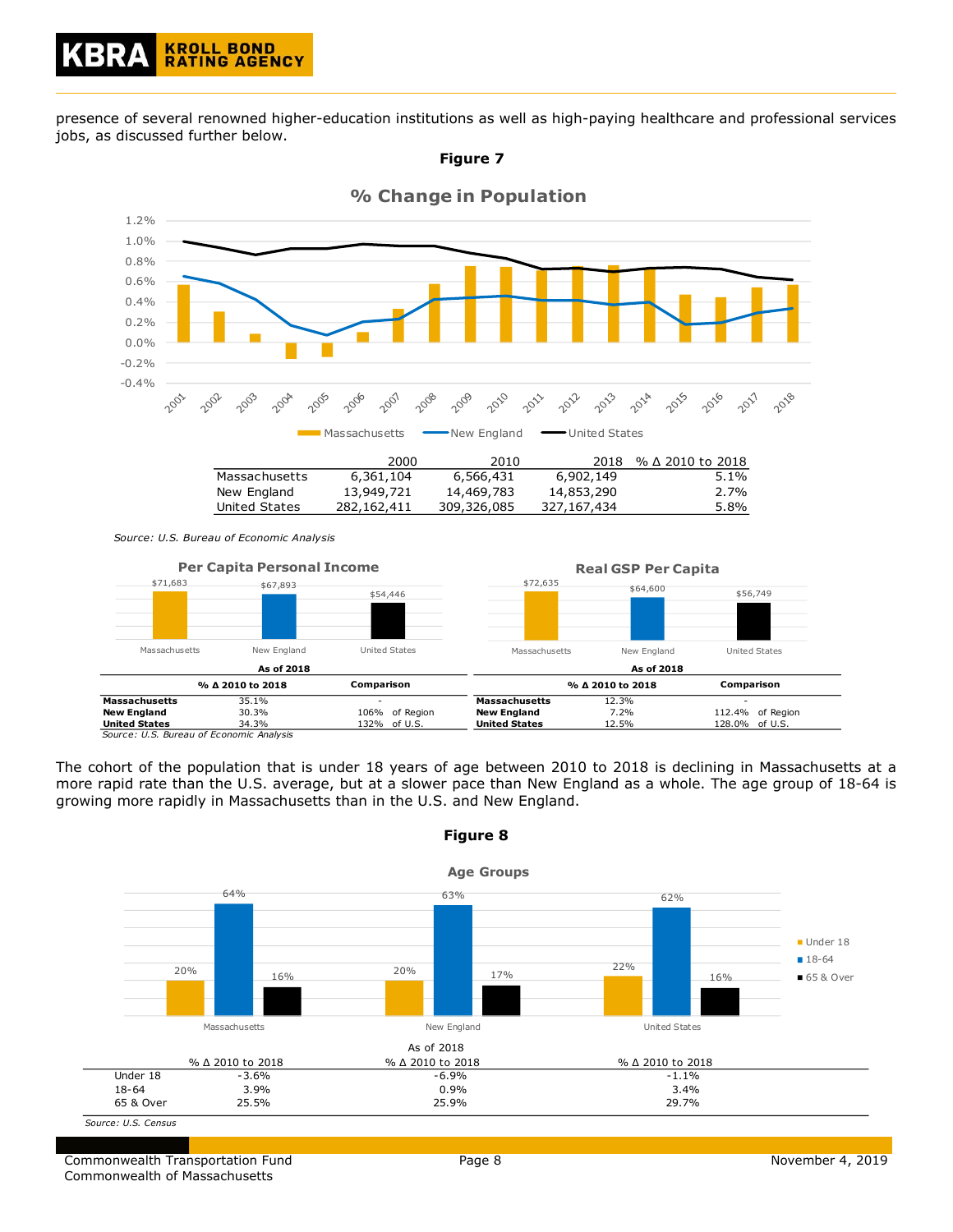# **Labor Market**

The Commonwealth's employment opportunities are diverse. The education and health services sector, which makes up the Commonwealth's largest employment sector, provides a pool of relatively stable, high-skill, and high-paying jobs. The professional and business services, trade, and government sectors make up the remaining majority of the Commonwealth's employment sectors (see Figure 9). The top private sector employers include eight hospitals, four universities, and three supermarkets, most of which are located in the Greater Boston area. The Commonwealth is also home to 12 Fortune 500 company headquarters.



Before the Great Recession, growth in employment often lagged that of the U.S. However, this growth pattern changed post-recession (see Figure 10). Employment growth has been rapid and has outpaced the U.S. in many of the last 10 years owing to the robust development in technology, biotech, and healthcare. Massachusetts employment has grown at an average annual rate of 1.2% over the last ten years, compared to 0.7% for both New England and the U.S. across the same period. Post-recession unemployment rates in the Commonwealth have been consistently lower than the region and the nation.





*Source: U.S Bureau of Labor Statistics*

**Bold = trough during the Great Recession**

Fueling the growth in employment, Massachusetts is home to a number of internationally recognized institutions, such as Harvard University and the Massachusetts Institute of Technology. Given its diversity of industry, a strong healthcare system, and top schools, as just mentioned, many graduates stay in the area to pursue careers.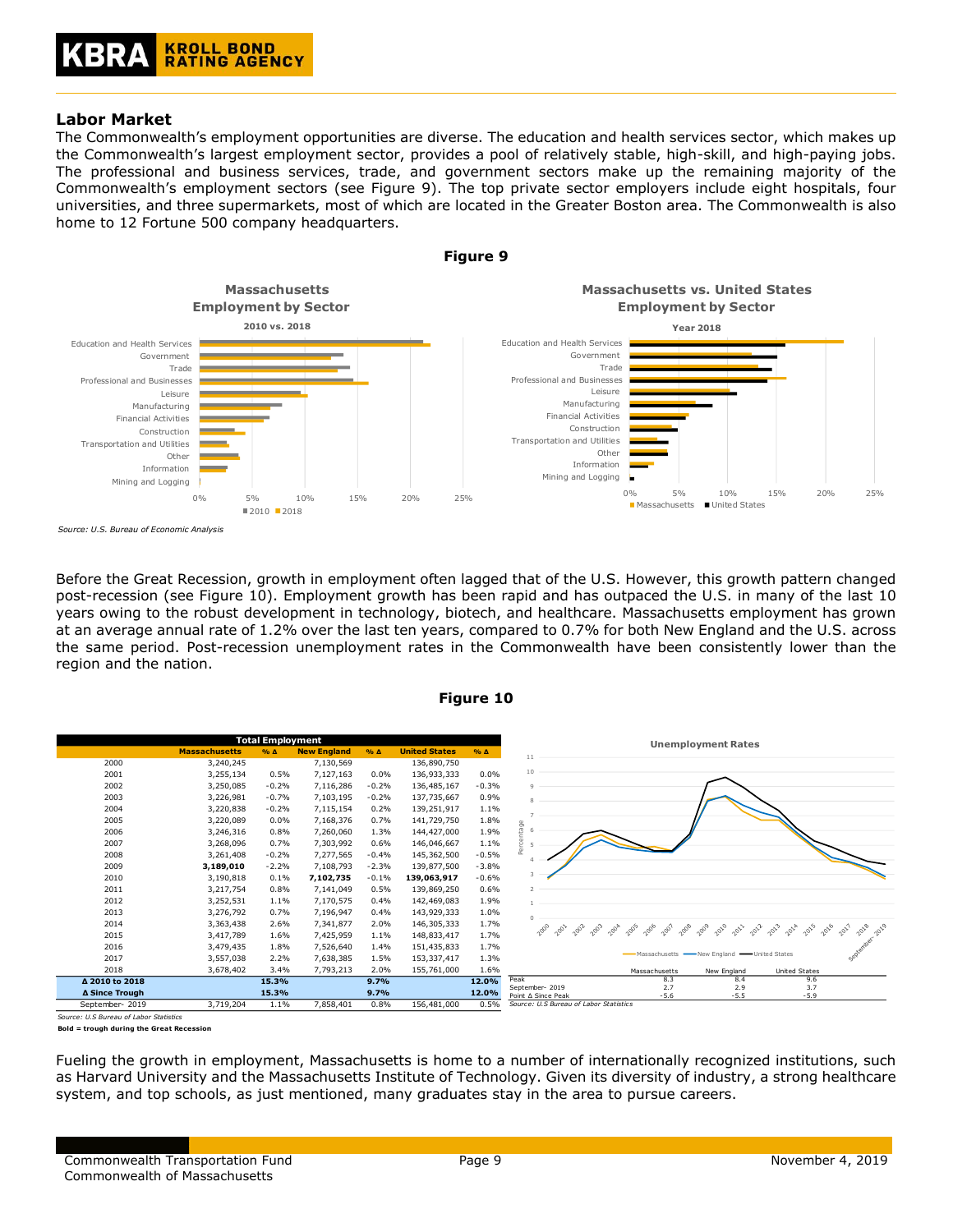### **KROLL BOND RATING AGENCY**

### **Economic Output Performance**

Massachusetts ranked 11<sup>th</sup> among states in economic output at over \$501 billion (GSP in chained 2012 dollars) in 2018, punching above its population rank of 15. Annual GSP growth has been strong and resilient and has outpaced the U.S. in six of the last ten years from 2008 through 2018. Across the same period, the Commonwealth's total annual average GSP growth was 2.0% which exceeds the U.S. and New England (at 1.8% and 1.0%, respectively).

Massachusetts ranked 19<sup>th</sup> in exports in the U.S. in 2018 and the largest in New England. Total exports in 2018 equaled \$27.2 billion, decreasing nearly 4% from 2017, while national exports saw an increase of 5.2%. Overall, Massachusetts had a trade deficit of \$8.5 billion in 2018. The top trade partners of the Commonwealth are Canada, China, Mexico, Germany, and Japan. The top commodities traded are high-tech and medical related machineries.

It is KBRA's view that the Commonwealth's robust economic output is related to its innovation-focused economy with large venture capital investments in biotechnology, software, and technology infrastructure.



**Figure 11**

*Source: U.S. Bureau of Econocmic Analysis*

### **Housing Market**

Despite declining by approximately 17.5% from its pre-recession peak, the impact of the Great Recession was milder on Massachusetts' housing market than on the New England region. Recovery since its recessionary trough in 2012 has been gradual and healthy as currently home values are approximately 114% of the pre-recession peak, compared to approximately 106% for the region.

# **RD 4: Revenue Analysis**

Overall trends in pledged revenues have shown modest but steady growth (see Figure 14). A combination of modest timely tax or fee increases, and transaction growth has offset long term stasis in fuel consumption and general



movement toward lengthier license and registration cycles. Pledged revenues have grown at an average annual rate of 2.8% over the last ten years. For the 3-month period ended FY 2019 (through September), overall pledged revenues are up 0.3% when compared with the same period for FY 2018 (see Figure 13).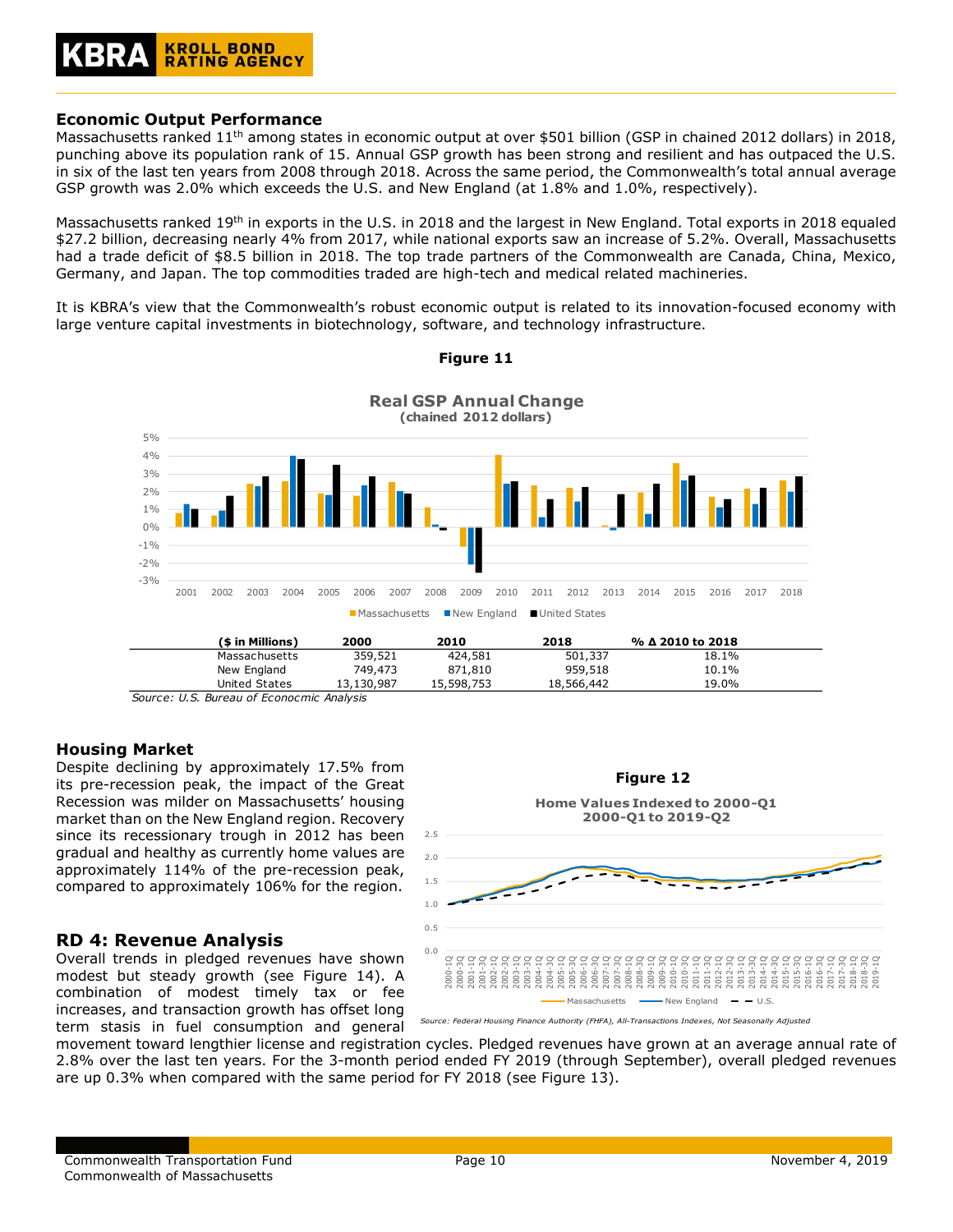### **Figure 13**

| <b>Pledged Revenues (000s)</b>  |     | 3-mnths ended<br>9/30/2018 |      | 3-mnths ended<br>9/30/2019 | % chg.  |
|---------------------------------|-----|----------------------------|------|----------------------------|---------|
| Ch. 90 64A Gas Tax              | \$  | 176,990                    | \$   | 175,619                    | $-0.8%$ |
| Ch. 90 64E & 64F                |     |                            |      |                            |         |
| Sp. Fuels and Motor Carrier Tax |     | 26,191                     |      | 26,062                     | $-0.5%$ |
| Ch. 90 Registry Fee Receipts    |     | 116,912                    |      | 119,378                    | 2.1%    |
| Total                           | \$. | 320,093                    | - \$ | 321,059                    | 0.3%    |

*Source: Commonwealth of Massachusetts*

#### **Figure 14**

| (\$000s)           | <b>Trend in Pledged Revenues</b> |         |                                                                                   |         |                                                            |         |                                |         |
|--------------------|----------------------------------|---------|-----------------------------------------------------------------------------------|---------|------------------------------------------------------------|---------|--------------------------------|---------|
| <b>Fiscal Year</b> | Ch. 90 64A<br><b>Gas Tax</b>     | % chg.  | Ch. 90 64E &<br><b>64F</b><br>Sp. Fuels and<br><b>Motor Carrier</b><br><b>Tax</b> | $%$ cha | <b>Ch. 90</b><br><b>Registry</b><br>Fee<br><b>Receipts</b> | % chg.  | <b>Pledged</b><br><b>Funds</b> | % chg.  |
| 1996               | 532,324                          |         | 65,259                                                                            |         | 280,923                                                    |         | 878,506                        |         |
| 1997               | 535,040                          | 0.5%    | 66,528                                                                            | 1.9%    | 313,215                                                    | 11.5%   | 914,783                        | 4.1%    |
| 1998               | 546,213                          | 2.1%    | 73,822                                                                            | 11.0%   | 312,180                                                    | $-0.3%$ | 932,215                        | 1.9%    |
| 1999               | 561,714                          | 2.8%    | 73,549                                                                            | $-0.4%$ | 297,658                                                    | $-4.7%$ | 932,921                        | 0.1%    |
| 2000               | 572,209                          | 1.9%    | 79,041                                                                            | 7.5%    | 300,040                                                    | 0.8%    | 951,290                        | 2.0%    |
| 2001               | 576,974                          | 0.8%    | 81,547                                                                            | 3.2%    | 322,808                                                    | 7.6%    | 981,329                        | 3.2%    |
| 2002               | 585,519                          | 1.5%    | 79,904                                                                            | $-2.0%$ | 338,440                                                    | 4.8%    | 1,003,863                      | 2.3%    |
| 2003               | 593,691                          | 1.4%    | 81,255                                                                            | 1.7%    | 397,683                                                    | 17.5%   | 1,072,629                      | 6.9%    |
| 2004               | 600,255                          | 1.1%    | 82,659                                                                            | 1.7%    | 386,284                                                    | $-2.9%$ | 1,069,198                      | $-0.3%$ |
| 2005               | 599,736                          | $-0.1%$ | 84,382                                                                            | $2.1\%$ | 413,481                                                    | 7.0%    | 1,097,599                      | 2.7%    |
| 2006               | 589,591                          | $-1.7%$ | 80,785                                                                            | $-4.3%$ | 375,670                                                    | $-9.1%$ | 1,046,046                      | $-4.7%$ |
| 2007               | 594,892                          | 0.9%    | 79,545                                                                            | $-1.5%$ | 388,496                                                    | 3.4%    | 1,062,933                      | 1.6%    |
| 2008               | 595,380                          | 0.1%    | 75,560                                                                            | $-5.0%$ | 396,904                                                    | 2.2%    | 1,067,844                      | 0.5%    |
| 2009               | 578,691                          | $-2.8%$ | 73,462                                                                            | $-2.8%$ | 403,780                                                    | 1.7%    | 1,055,933                      | $-1.1%$ |
| 2010               | 576,676                          | $-0.3%$ | 76,369                                                                            | 4.0%    | 485,789                                                    | 20.3%   | 1,138,834                      | 7.9%    |
| 2011               | 580,031                          | 0.6%    | 79,152                                                                            | 3.6%    | 496,034                                                    | 2.1%    | 1,155,217                      | 1.4%    |
| 2012               | 581,148                          | 0.2%    | 79,028                                                                            | $-0.2%$ | 508,608                                                    | 2.5%    | 1,168,784                      | 1.2%    |
| 2013               | 570,477                          | $-1.8%$ | 79,302                                                                            | 0.3%    | 522,199                                                    | 2.7%    | 1,171,978                      | 0.3%    |
| 2014               | 640,702                          | 12.3%   | 89,938                                                                            | 13.4%   | 533,194                                                    | 2.1%    | 1,263,834                      | 7.8%    |
| 2015               | 656,445                          | 2.5%    | 97,947                                                                            | 8.9%    | 581,686                                                    | 9.1%    | 1,336,078                      | 5.7%    |
| 2016               | 666,539                          | 1.5%    | 98,309                                                                            | $0.4\%$ | 580,426                                                    | $-0.2%$ | 1,345,274                      | 0.7%    |
| 2017               | 670,093                          | 0.5%    | 97,762                                                                            | $-0.6%$ | 598,683                                                    | 3.1%    | 1,366,538                      | 1.6%    |
| 2018               | 667,866                          | $-0.3%$ | 99,654                                                                            | 1.9%    | 612,780                                                    | 2.4%    | 1,380,300                      | 1.0%    |
| $\textbf{2019}^*$  | 672,866                          | 0.7%    | 100,923                                                                           | 1.3%    | 616,830                                                    | 0.7%    | 1,390,619                      | 0.7%    |

Trend in Pledged Revenue



\*Fiscal year 2019 figures are preliminary and subject to change. *Source: Commonwealth of Massachusetts Annual Financial Information CTF Revenue Bonds*

### **Motor Fuels Tax**

The Commonwealth has imposed a tax on fuel since 1928. In general, motor fuels consumption and therefore motor fuel tax revenues are sensitive to oil price cycles, especially in places where public transportation provides a good alternative to driving. In Massachusetts, however, motor fuel consumption displays less sensitivity to oil prices than it does to overall employment activity and to general trends in fuel efficiency, as shown in Figure 15. In fact, total motor fuel consumption peaked in 2004. Nevertheless, a tax increase from 21 to 24 cents per gallon in 2013 led to a roughly \$80 million increase in fuel tax revenues that year despite relatively flat consumption (see Figure 15). KBRA believes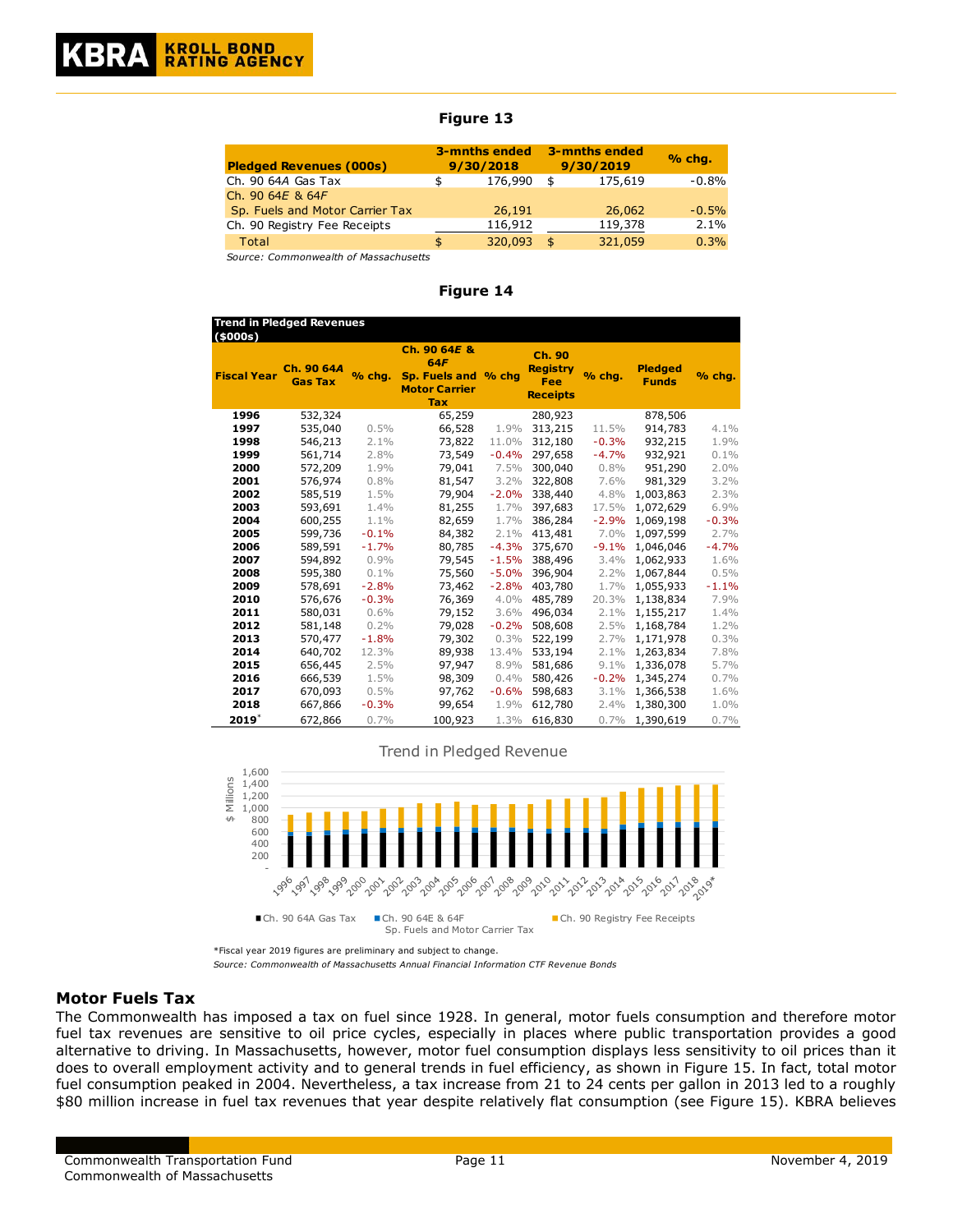the Commonwealth's revenue raising action in 2013 demonstrates commitment to pledged revenues to support the CTF debt and also to support its long-term transportation infrastructure investment program.



**Figure 15**

*Transportation Fund Revenue Bonds.*

(1) Reflects the Average Price of Gasoline in all of Massachusetts.

(2) Based on Historical Gasoline Tax Collections pursuant to Chapter 64A, *except* Aviation Fuel. See the Official Statements under Commonwealth Motor Fuels Tax - Refunds and

Abatements from Gasoline Tax.

(3) Seasonally adjusted. Calculated as fiscal year average of monthly employment. Historical

employment figures have recently been revised by the U.S. Bureau of Labor Statistics by a re-benchmarking process which the Bureau goes through periodically.

(4) Fiscal year 2019 figures are preliminary and subject to change.

While there is some seasonality in fuels tax receipts (See Figure 16), this risk factor is more than offset by the excess cash flowing through the CTF debt service fund on a monthly basis as described previously in the discussion of the Flow of Funds.





*Source: Commonwealth of Massachusetts Department of Revenue Monthly Revenue Blue Books*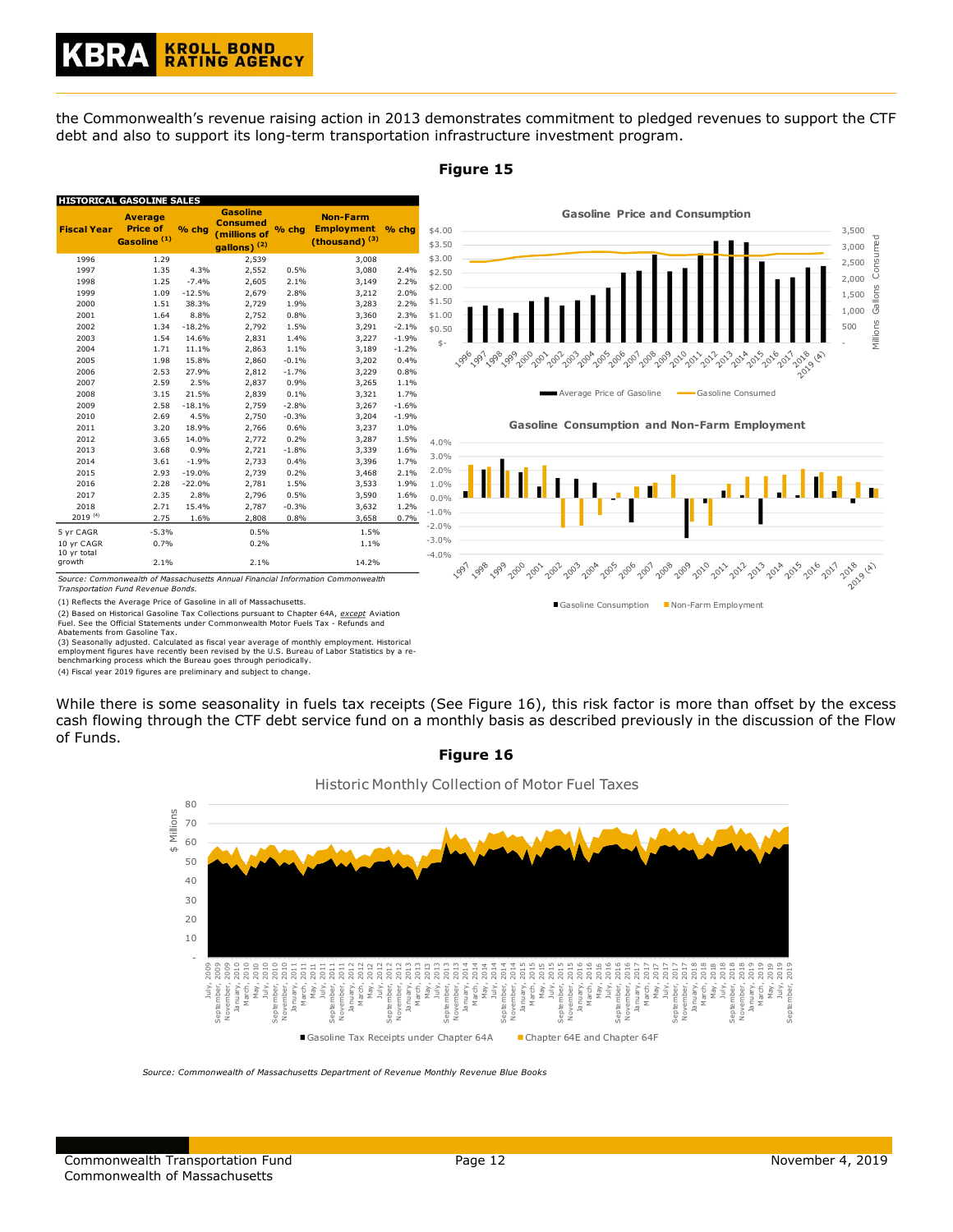### **Registry Fees**

Meanwhile, vehicle registration and license fees are less susceptible to seasonality and economic cycles but are affected by changes in regulations in policy. The overall number of registry transactions is little changed over the past decade (see Figure 18), but the cycle of transactions has changed because of lengthier license renewal and vehicle registration periods. Transactions (by count) have increased by an average annual rate of 0.9% over the last ten years. Corresponding adjustments to fee structure in 2010 and some fee increases in 2015 have offset the more modest growth trends in transactions (see Figure 17).

| ·laur |  |  |
|-------|--|--|

|                       | Historic Rates of Various Pledged Fees/Taxes                                            |                                                                              |         |                                                                                |                                                                                                            | <b>Registry Fees</b>           |                                                    |                                                           |         |
|-----------------------|-----------------------------------------------------------------------------------------|------------------------------------------------------------------------------|---------|--------------------------------------------------------------------------------|------------------------------------------------------------------------------------------------------------|--------------------------------|----------------------------------------------------|-----------------------------------------------------------|---------|
| <b>Fiscal</b><br>Year | <b>Gasoline and</b><br><b>Special</b><br><b>Fuels Tax</b><br><b>Rates per</b><br>gallon | <b>Pledged</b><br><b>Motor</b><br><b>Fuels</b><br><b>Receipts</b><br>(\$000) | % chg.  | <b>Passenger</b><br><b>Vehicles New</b><br><b>Registrations</b><br>and Renewal | <b>Commercial</b><br><b>Vehicles New</b><br><b>Registrations and</b><br><b>Renewal per</b><br>1,000lbs GVW | <b>Certificate</b><br>of Title | <b>Class D</b><br><b>License</b><br><b>Renewal</b> | <b>Pledged Registry</b><br><b>Fees Receipts</b><br>(5000) | % chg.  |
| 2007                  | 0.21                                                                                    | 674,437                                                                      | $0.6\%$ | 36                                                                             | 15                                                                                                         | 50                             | 40                                                 | 388,496                                                   | 3.4%    |
| 2008                  | 0.21                                                                                    | 670,940                                                                      | $-0.5%$ | 36                                                                             | 15                                                                                                         | 50                             | 40                                                 | 396,904                                                   | 2.2%    |
| 2009                  | 0.21                                                                                    | 652,153                                                                      | $-2.8%$ | 50                                                                             | 20                                                                                                         | 75                             | 50                                                 | 403,780                                                   | 1.7%    |
| $2010^{(3)}$          | 0.21                                                                                    | 653,045                                                                      | $0.1\%$ | 50                                                                             | 20                                                                                                         | 75                             | 50                                                 | 485,789                                                   | 20.3%   |
| 2011                  | 0.21                                                                                    | 659,183                                                                      | 0.9%    | 50                                                                             | 20                                                                                                         | 75                             | 50                                                 | 496,034                                                   | 2.1%    |
| 2012                  | 0.21                                                                                    | 660,177                                                                      | 0.2%    | 50                                                                             | 20                                                                                                         | 75                             | 50                                                 | 508,608                                                   | 2.5%    |
| 2013                  | 0.21                                                                                    | 649,779                                                                      | $-1.6%$ | 50                                                                             | 20                                                                                                         | 75                             | 50                                                 | 522,199                                                   | 2.7%    |
| $2014^{(2)}$          | 0.24                                                                                    | 730,640                                                                      | 12.4%   | 50                                                                             | 20                                                                                                         | 75                             | 50                                                 | 533,194                                                   | 2.1%    |
| $2015^{(1)}$          | 0.24                                                                                    | 754,392                                                                      | $3.3\%$ | 60                                                                             | 20                                                                                                         | 75                             | 50                                                 | 581,686                                                   | $9.1\%$ |
| 2016                  | 0.24                                                                                    | 764,848                                                                      | 1.4%    | 60                                                                             | 20                                                                                                         | 75                             | 50                                                 | 580,426                                                   | $-0.2%$ |
| 2017                  | 0.24                                                                                    | 767,855                                                                      | $0.4\%$ | 60                                                                             | 20                                                                                                         | 75                             | 50                                                 | 598,683                                                   | 3.1%    |
| 2018                  | 0.24                                                                                    | 767,519                                                                      | 0.0%    | 60                                                                             | 20                                                                                                         | 75                             | 50                                                 | 612,780                                                   | $2.4\%$ |
| $2019^{(4)}$          | 0.24                                                                                    | 773,790                                                                      | 0.8%    | 60                                                                             | 20                                                                                                         | 75                             | 50                                                 | 616,780                                                   | 0.7%    |

Source: Commonwealth of Massachusetts

(1) 2015 increase in revenues due to increases in certain Registry Fees

(2) Effective July 31, 2013 Motor fuel tax increased to 24cents/gallon from 21 cents/gallon

(3) 2010 increase in revenues due to change in fee structure

(4) Fiscal yearh 2019 figures are preliminary and subject to change.

**Figure 18**

| <b>RMV Transactions since FY 2008</b>                                                                                       |                |                |             |                |           |           |                |                |                |                |
|-----------------------------------------------------------------------------------------------------------------------------|----------------|----------------|-------------|----------------|-----------|-----------|----------------|----------------|----------------|----------------|
| Transaction                                                                                                                 | <b>FY 2009</b> | <b>FY 2010</b> | FY 2011     | <b>FY 2012</b> | FY 2013   | FY 2014   | <b>FY 2015</b> | <b>FY 2016</b> | <b>FY 2017</b> | <b>FY 2018</b> |
| Vehicle Registration                                                                                                        |                |                |             |                |           |           |                |                |                |                |
| Renewals or Modifications                                                                                                   | 2,685,700      | 2,640,476      | 2,643,757   | 2,552,172      | 2,644,174 | 3,091,268 | 3,208,001      | 3,206,242      | 3,021,320      | 3,267,124      |
| License Duplicates                                                                                                          | 421,102        | 391,682        | 201,258     | 206,378        | 184,318   | 186,499   | 194,490        | 210,267        | 233,338        | 216,538        |
| License Renewal                                                                                                             | 911,523        | 902,692        | 556,539     | 951,498        | 946,787   | 989,767   | 918,640        | 602,081        | 790,989        | 948,738        |
| New License                                                                                                                 | 227,098        | 213,416        | 222,157     | 224,365        | 230,148   | 231,807   | 207,191        | 158,807        | 152,968        | 160,191        |
| New Vehicle Registrations                                                                                                   | 1,083,422      | 1,119,292      | 1,079,229   | 1,175,158      | 1,123,537 | 1,204,382 | 1,250,330      | 1,315,321      | 1,302,777      | 1,299,835      |
| <b>Total Transactions</b>                                                                                                   | 5,328,845      | 5,267,558      | 4.702.940   | 5,109,571      | 5,128,964 | 5,703,723 | 5,778,652      | 5,492,718      | 5,501,392      | 5,892,426      |
| Avg. Fees per Trans.                                                                                                        | 114.99         | 113.65<br>S.   | 123.42<br>s | 113.84         | 103.96    | 91.49     | 88.01<br>S.    | 90.30          | 88.30          | 103.99         |
| Source: MassDOT; Commonwealth of Massachusetts Annual Financial Information Commonwealth Transportation Fund Revenue Bonds. |                |                |             |                |           |           |                |                |                |                |

*(1) New License transactions totals for FY 2008-2013 have been restated due to a calculation error when recording new license transactions. Revenue attributable to the transactions has not changed.*

KBRA notes that despite motor fuels tax increases in 2014, Massachusetts fuel tax levels remain competitive in the region; well below the national average (see Figure 19).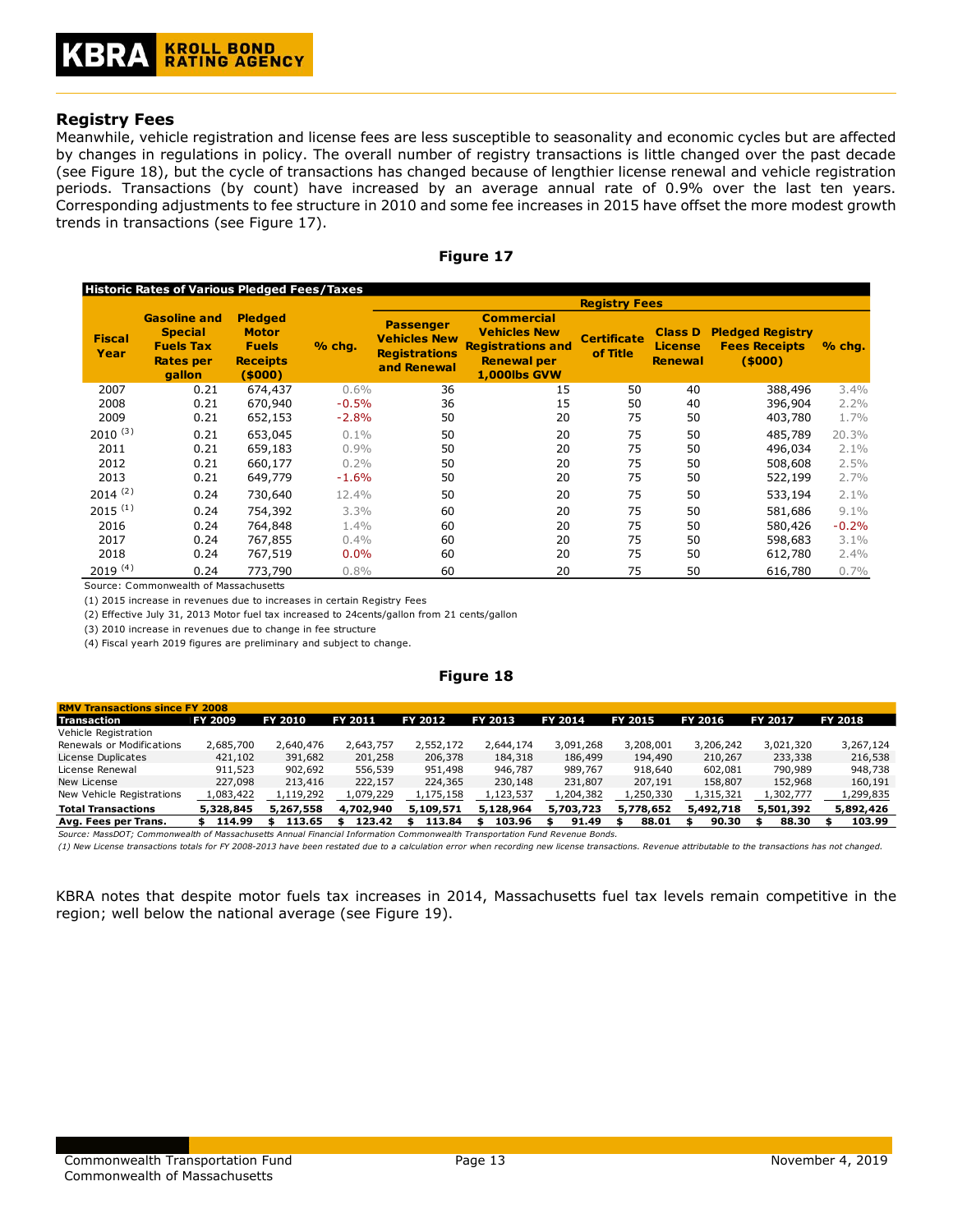### **Figure 19**

**Gasoline Tax Rate for Selected Northeastern States** (in cents per gallon as of October 1, 2019)



*Source: Commonwealth of Massachusetts | American Petroleum Institute*

# **RD 5: Coverage and Bond Structure**

Historically, pledged revenues have provided extraordinarily high coverage of debt service (see Figure 20). This high coverage reflects the quality of the pledged revenues as well as the purposeful design and timing of the Commonwealth's transportation debt and capital programs. As of October, 2019, there were approximately \$2.8 billion of Transportation Fund Revenue Bonds outstanding.

KBRA notes that the Commonwealth plans to issue an additional \$1.6 billion of bonds in FYs 2020 to 2024, but doing so in a way that maintains debt service coverage at 5x – assuming only modest growth in pledged revenues (see Figure 21). The Commonwealth's debt plans are designed to achieve level debt service climbing to roughly \$275 million annually, and to continue allowing the CTF to spin off roughly \$1.1 billion of excess cash flow each year for other transportation needs.

|                                     |                                                | <b>CTF Bond Debt Service Coverage Projection (1) ('000)</b> |                                                                                               |                         |                                                                              |                                                                                   |                                          |                                                     |                                                       |                                                         |
|-------------------------------------|------------------------------------------------|-------------------------------------------------------------|-----------------------------------------------------------------------------------------------|-------------------------|------------------------------------------------------------------------------|-----------------------------------------------------------------------------------|------------------------------------------|-----------------------------------------------------|-------------------------------------------------------|---------------------------------------------------------|
| <b>SFY Ending</b><br><b>June 30</b> | 1994 Trust<br>Agreement<br><b>Debt Service</b> |                                                             | <b>Projected CTF Prior CTF Bonds</b><br>Bonds Total Pledged Funds Debt Service <sup>(2)</sup> | on 2019<br><b>Bonds</b> | <b>Debt Service Prior CTF Bonds</b><br>and 2018 Bonds<br><b>Debt Service</b> | <b>Prior CTF Bonds &amp;</b><br>2018 Bonds Debt<br><b>Service Coverage</b><br>(1) | <b>Excess</b><br>Pledged<br><b>Funds</b> | <b>Total Debt Service</b><br>on Future Bonds<br>(3) | <b>Total CTF Bonds</b><br>Debt Service <sup>(3)</sup> | <b>Total Debt</b><br>Service<br>Coverage <sup>(1)</sup> |
| 2020                                | 29,822                                         | 1,372,385                                                   | 179,083                                                                                       | 5,444                   | 184.527                                                                      | 7.4x                                                                              | 1,187,858                                | $\overline{\phantom{0}}$                            | 184,527                                               | 7.4                                                     |
| 2021                                | 29,821                                         | 1,372,386                                                   | 179,083                                                                                       | 10,000                  | 189,083                                                                      | 7.3x                                                                              | 1,183,303                                | 10,208                                              | 199,291                                               | 6.9                                                     |
| 2022                                | 29,821                                         | 1.372.386                                                   | 179,084                                                                                       | 10,000                  | 189.084                                                                      | 7.3x                                                                              | 1,183,302                                | 40.064                                              | 229,148                                               | 6.0                                                     |
| 2023                                |                                                | 1,402,207                                                   | 183,005                                                                                       | 10,000                  | 193,005                                                                      | 7.3x                                                                              | 1,209,202                                | 62,950                                              | 255,955                                               | 5.5                                                     |
| 2024                                |                                                | 1.402.207                                                   | 183,003                                                                                       | 10,000                  | 193.003                                                                      | 7.3x                                                                              | 1,209,204                                | 82,893                                              | 275,896                                               | 5.1                                                     |
| 2029                                |                                                | 1,400,083                                                   | 182,727                                                                                       | 10,000                  | 192.727                                                                      | 7.3x                                                                              | 1,207,356                                | 82,750                                              | 275,477                                               | 5.1                                                     |
| 2034                                |                                                | 1.397.177                                                   | 182,348                                                                                       | 10,000                  | 192,348                                                                      | 7.3x                                                                              | 1,204,829                                | 82,557                                              | 274,905                                               | 5.1                                                     |
| 2039                                |                                                | 1,393,015                                                   | 181,804                                                                                       | 10,000                  | 191.804                                                                      | 7.3x                                                                              | 1,201,211                                | 82,285                                              | 274,089                                               | 5.1                                                     |
| 2044                                |                                                | 1.390.619                                                   | 181,493                                                                                       | 15,000                  | 196,493                                                                      | 7.1x                                                                              | 1,194,126                                | 77.122                                              | 273.615                                               | 5.1                                                     |
| 2049                                |                                                | 1,390,619                                                   | $\overline{\phantom{a}}$                                                                      | 112,140                 | 112,140                                                                      | 12.4x                                                                             | 1,278,479                                | 161,474                                             | 273,614                                               | 5.1                                                     |

**Figure 21**

*Source: Commonwealth of Massachusetts Commonwealth Transportation Fund Revenue Bonds (Rail Enhancement & Accelerated Bridge Programs) 2019 Series A Preliminary Official Statement.* <sup>(1)</sup> Estimated debt service coverage for fiscal year 2020 and thereafter is based on the Commonwealth's projected revenues for fiscal year 2019, which are preliminary, unaudited and subject to change, and assuming no growth in such receipts in future years. Debt service projections for Bonds to be issued in fiscal year 2020-2024 are estimates based on current program needs and are subject to change.

(2) Reflects gross debt service on Prior CTF Bonds.

<sup>(3)</sup> Assumes aggregate issuance in fiscal years 2020-2024 (including the 2019 Bonds) of \$1.49 billion in aggregate bond principal amount for the Accelerated Bridge Program and Rail Enhancement Program combined,<br>raising \$1

### **Downside Protection**

KBRA assessed the resiliency of the pledged revenues to cover annual debt service over the next 10 years on the total outstanding and planned debt issuances. MADS of total current and future debt of \$276 million occurs in FY 2024. Current projected collections of pledged revenues (FY 2020) provide 5.0X coverage of this amount. For coverage from pledged revenues to fall to 4.0X, pledged revenues would have to decline by nearly 20%. Historically, the largest year over year decline was 5%, which occurred in FY 2006.

**Figure 20**

| Historic Annual DSCR  |            |                                          |
|-----------------------|------------|------------------------------------------|
| (\$ thousands)        |            |                                          |
| FY                    | <b>ADS</b> | <b>DSCR</b>                              |
| 2011                  | 14,318     | 15.8x                                    |
| 2012                  | 32.623     | 12.8x                                    |
| 2013                  | 58,108     | 10.0x                                    |
| 2014                  | 86.093     | 9.1x                                     |
| 2015                  | 101.922    | 8.6x                                     |
| 2016                  | 106.707    | 8.5x                                     |
| 2017                  | 124,825    | 7.8x                                     |
| 2018                  | 149,968    | 7.7x                                     |
| $2019^{(1)}$          | 176.189    | 7.7x                                     |
| <b>MADS Year MADS</b> |            | <b>MADS Coverage</b>                     |
| 2023                  | 183,005    | 7.5x                                     |
|                       |            | Vote: MADS and MADS Coverage is based on |

2023 183,005 7.5x *Note: MADS and MADS Coverage is based on FYE 2019 Pledged Funds and 2019 Series POS debt service including prior debt only.* 

<sup>(1)</sup> Fiscal year 2019 figures are preliminary and<br>subject to change.

*Source: Commonwealth of Massachusetts*